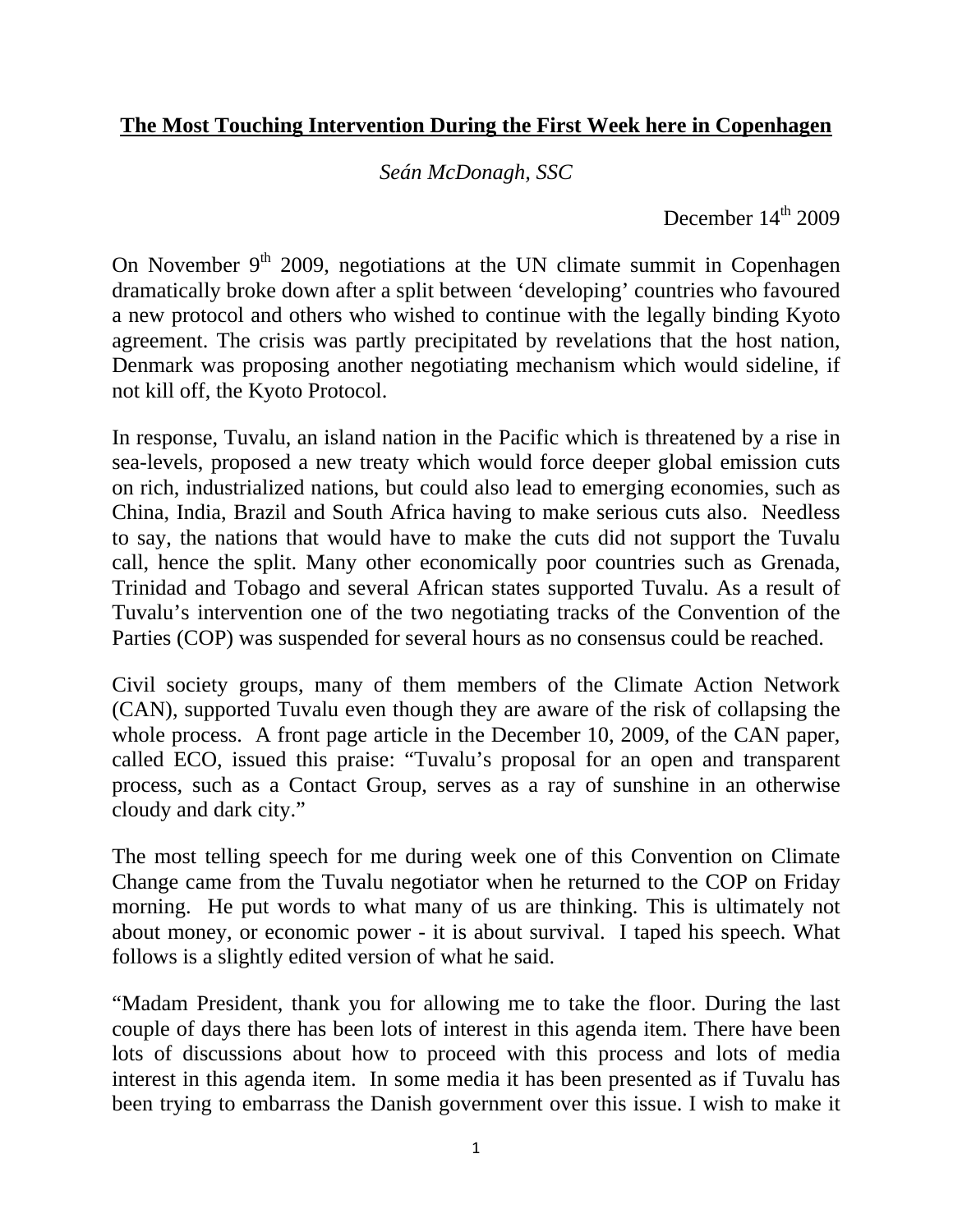perfectly clear that this is not our intention. We know very well your sincerity and your dedication to coming to a meaningful outcome in Copenhagen. You have given an enormous amount of time travelling the world, discussing with leaders how to come to an acceptable conclusion to this item. We know that the Danes have a strong history of travelling the world. In fact, there are people in Tuvalu who have Danish names.

Unfortunately, you (Madam President) never made it to Tuvalu, though I think you tried. It you had made it to Tuvalu you would realise why we are concerned about this issue. The entire population of Tuvalu lives below two metres above sea level. The highest point above sea-level, in the entire nation of Tuvalu is only four metres.

Madam President we are not naive about the political difficulties that lie before us. It appears that we are waiting for some senators in the US Congress to conclude [a Climate Bill] before we can consider this issue properly. It is an irony of the modern world that the fate of the world is being determined by some senators in the U.S. Congress. We note that President Obama recently went to Norway to pick up a Nobel Prize for Peace. We can suggest that, for him to honour this Nobel Prize, he should address the greatest threat to humanity that we have before us climate change. It is also the greatest threat to security. So I make a strong plea to work for legally binding treaties here in Copenhagen.

Madam President, this is not merely an issue for Tuvalu. Pacific Islands countries Kiribati and the Marshall Island, countries in the Caribbean – Haiti, Bahamas and Granada, in Africa – San Tome and poor countries, such as Mali, Uganda and millions of other people around this world, are affected enormously by climate change. This is not just (an issue for) Tuvalu. During the past two days I have received calls from all over the world, offering faith and hope that we can come to a meaningful conclusion on these issues.

Madam President, this is not just an ego-trip for me. I have refused to do media interviews because this is not an ego-trip for me. I am just a humble and insignificant employee of the Ministry of the Environment in Tuvalu. And as a humble servant of the government I have to make a strong plea to you that we can consider this matter properly. I don't want to cause embarrassment to you or the Danish government. I clearly wish to put before the leaders a legally binding (agreement) which they can sign up to this week. I make this as a strong and passionate plea. We have had our proposal on the table for six months, not two days (as is being implied). I woke up this morning and I was crying and that is not